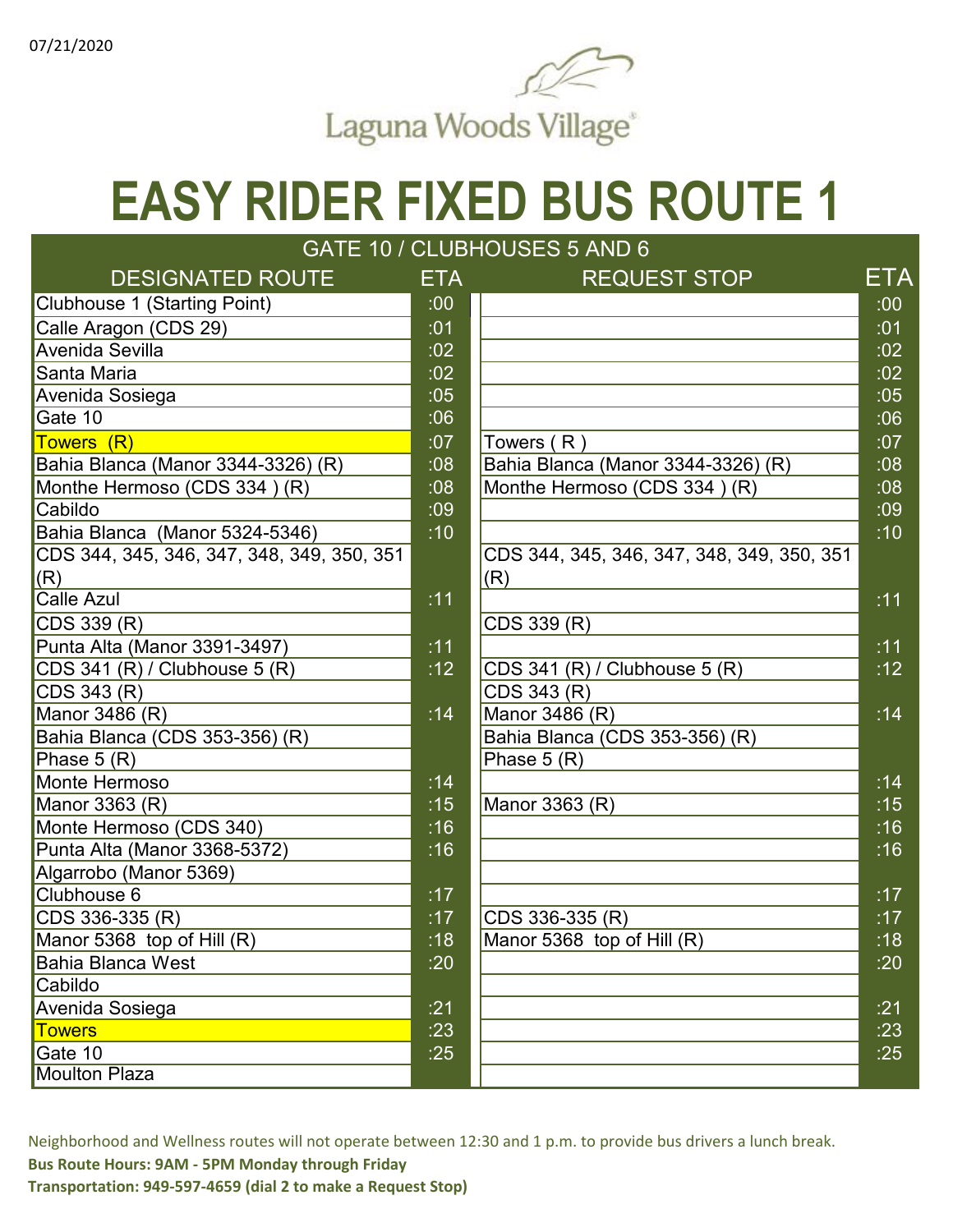

#### **EASY RIDER FIXED BUS ROUTE 1 CONTINUED**

| <b>DESIGNATED ROUTE</b>                 | <b>ETA</b> | <b>REQUEST STOP</b>                     | ETA |
|-----------------------------------------|------------|-----------------------------------------|-----|
| Transfer Point to Commercial 1          | :29        | Transfer Point to Commercial 1          | :29 |
| El Toro / OCTA Bench                    | :38        |                                         | :38 |
| <b>CVS</b>                              | :40        |                                         | :40 |
| Calle de La Plata                       | :42        |                                         | :42 |
| Calle de La Louisa (Medical Buildings)  | :43        |                                         | :43 |
| Trader Joe's Request Stop Drop off only |            | Trader Joe's Request Stop Drop off only |     |
| Health Center Dr. enter Gate 2          | :45        |                                         | :45 |
| Via Estrada (CDS 21 - 24)               | :46        |                                         | :46 |
| Calle Aragon (CDS 39-30)                | :48        |                                         | :48 |
| Clubhouse 1 (Ending Point)              | :50        |                                         | :50 |

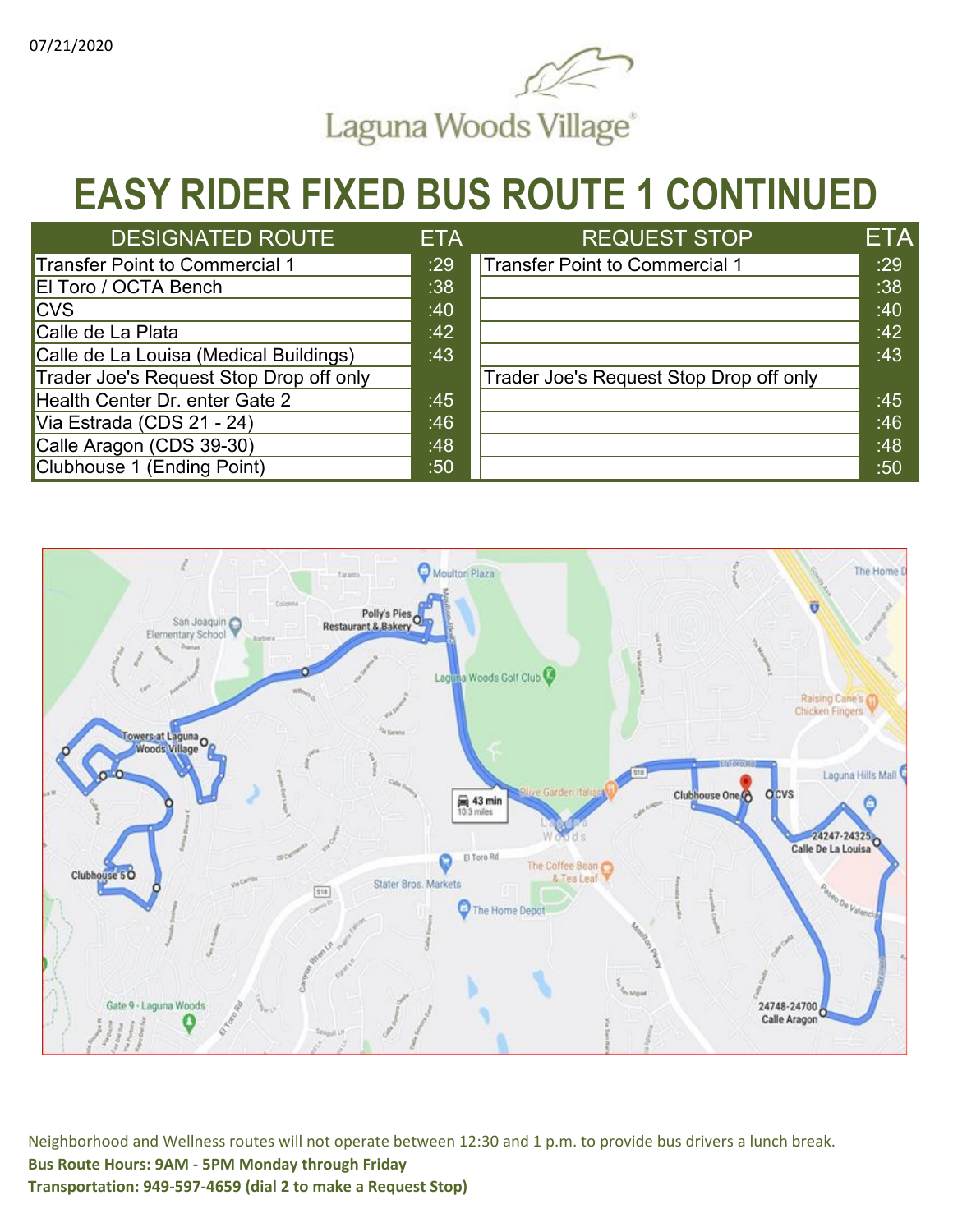

| GATE 7 / TOWERS TO STATER BROS.                     |            |                                    |            |  |  |
|-----------------------------------------------------|------------|------------------------------------|------------|--|--|
| <b>DESIGNATED ROUTE</b>                             | <b>ETA</b> | <b>REQUEST STOP</b>                | <b>ETA</b> |  |  |
| Clubhouse 1 (Starting Point)                        | 0:00       | Depart Clubhouse 1                 | 0:30       |  |  |
| Calle Aragon (CDS 29)                               | 0:01       | Calle Aragon (CDS 29)              | 0:31       |  |  |
| Lutheran Church / OCTA Bench (R)                    |            | Lutheran Church / OCTA Bench (R)   |            |  |  |
| Gate 7 Calle Sonora                                 | 0:05       | Gate 7 Calle Sonora                | 0:35       |  |  |
| Via Vista (CDS 303)                                 | 0:05       | Via Vista (CDS 303)                | 0:35       |  |  |
| Via Buena Vista (CDS 318-321) (R)                   |            | Via Buena Vista (CDS 318-321) (R)  |            |  |  |
| Via Carrizo (Manor 5439-5430)                       | 0:06       | Via Carrizo (Manor 5439-5430)      | 0:36       |  |  |
| Paseo Del Lago E. (CDS 377-367)                     | 0:06       | Paseo Del Lago E. (CDS 377-367)    | 0:36       |  |  |
| The Towers                                          | 0:10       | The Towers                         | 0:40       |  |  |
| Paseo Del Lago W. (CDS 365-359)                     | 0:11       | Paseo Del Lago W. (CDS 365-359)    | 0:41       |  |  |
| Via Carrizo (CDS 328)                               |            | Via Carrizo (CDS 328)              |            |  |  |
| San Amadeo (Manor 3312 - 3238) (R)<br>$\rightarrow$ | 0:12       | San Amadeo (Manor 3312 - 3238) (R) | 0:42       |  |  |
| San Amadeo (CDS 327-326) (R)<br>$\rightarrow$       |            | San Amadeo (CDS 327-326) (R)       |            |  |  |
| San Amadeo (CDS 333 - 329) (R)<br>- 4               |            | San Amadeo (CDS 333 - 329) (R)     |            |  |  |
| Via Carrizo (CDS 324-322)                           | 0:14       | Via Carrizo (CDS 324-322)          | 0:44       |  |  |
| Via Vista (Manor 3181-3184)                         | 0:16       | Via Vista (Manor 3181-3184)        | 0:46       |  |  |
| Calle Sonora (Manor 3019 & 3011)                    |            | Calle Sonora (Manor 3019 & 3011)   |            |  |  |
| Gate 7 Calle Sonora                                 | 0:18       | Gate 7 Calle Sonora                | 0:48       |  |  |
| Presbyterian Church                                 |            | <b>Presbyterian Church</b>         |            |  |  |
| Stater Bros. (R) Drop Off Only                      | 0:21       | Stater Bros. (R) Drop Off Only     | 0:51       |  |  |
| El Toro Rd                                          | 0:23       | El Toro Rd                         | 0:53       |  |  |
| Calle Aragon                                        | 0:24       | Calle Aragon                       | 0:54       |  |  |
| Clubhouse 1 (Transfer Point)                        | 0:27       | Clubhouse 1 (Transfer Point)       | 0:57       |  |  |

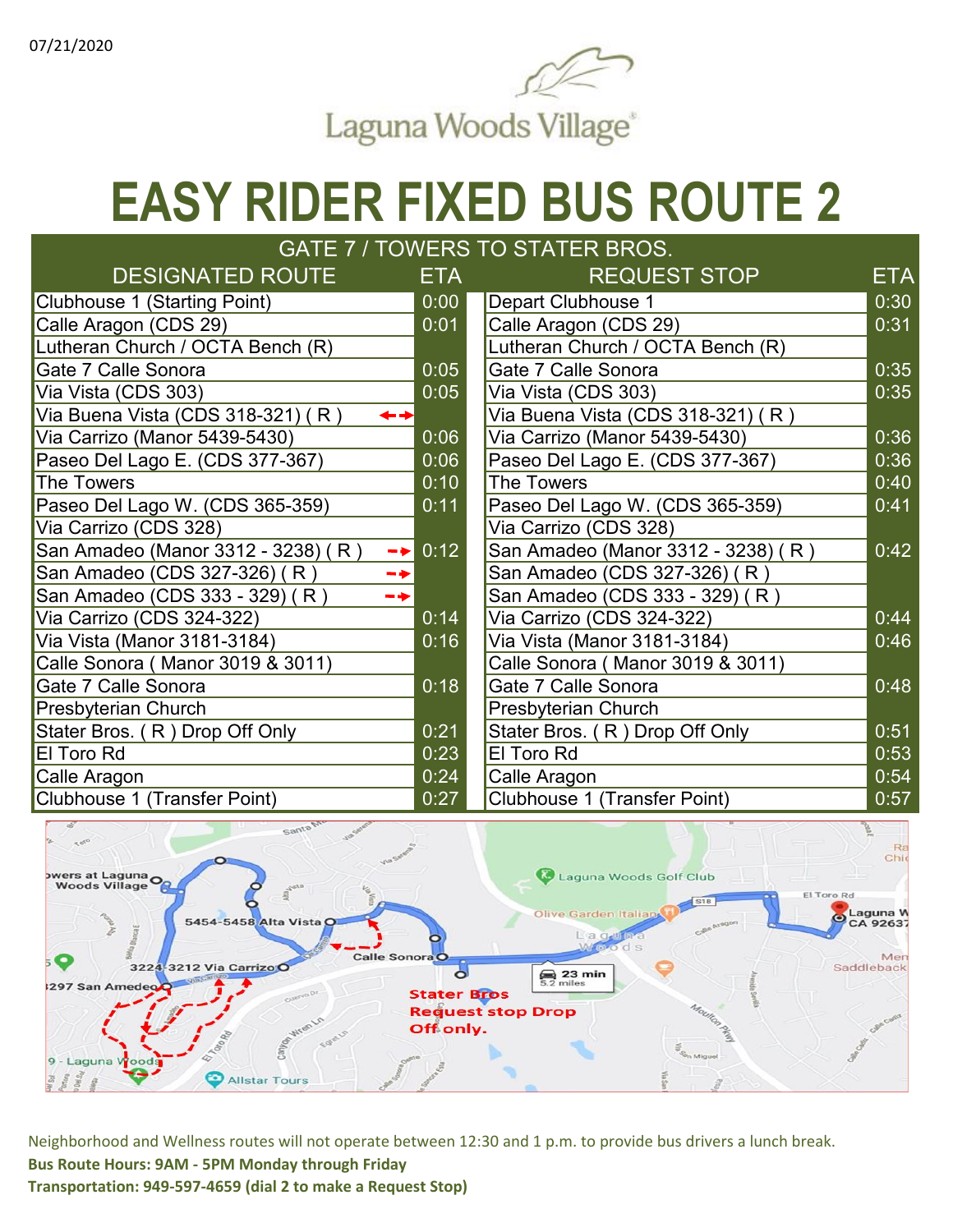

| GATES 5, 14, 7                           |            |                                        |            |  |  |
|------------------------------------------|------------|----------------------------------------|------------|--|--|
| <b>DESIGNATED ROUTE</b>                  | <b>ETA</b> | <b>DESIGNATED ROUTE</b>                | <b>ETA</b> |  |  |
| <b>Clubhouse 1 (Starting Point)</b>      | 0:00       | Clubhouse 1 (Starting Point)           | 0:30       |  |  |
| Calle Aragon (CDS 29)                    | 0:01       | Calle Aragon (CDS 29)                  | 0:31       |  |  |
| Gate 5                                   | 0:03       | Gate 5                                 | 0:33       |  |  |
| Via Mariposa East (CDS 205-207)          | 0:03       | Via Mariposa East (CDS 205-207)        | 0:33       |  |  |
| Via Mariposa East (CDS 208-215) (R)<br>⋟ | 0:05       | Via Mariposa East ( CDS 208-215) ( R ) | 0:05       |  |  |
| Via Puerta ( CDS 217-206) ( R )          | 0:05       | Via Puerta ( CDS 217-206) ( R )        | 0:35       |  |  |
| Avenida Sevilla                          | 0:05       | Avenida Sevilla                        | 0:35       |  |  |
| Gate 5                                   | 0:10       | Gate 5                                 | 0:40       |  |  |
| El Toro Rd Lutheran Church (R)           | 0:10       | El Toro Rd Lutheran Church (R)         | 0:40       |  |  |
| Gate 14                                  | 0:14       | Gate 14                                | 0:44       |  |  |
| Calle Sonora (CDS 401-409)               | 0:14       | Calle Sonora (CDS 401-409)             | 0:44       |  |  |
| Gate 14                                  | 0:16       | Gate 14                                | 0:46       |  |  |
| El Toro Rd (OCTA Stop at Stater Bros)    | 0:17       | El Toro Rd (OCTA Stop at Stater Bros)  | 0:47       |  |  |
| Via Serena North & South (R)<br>→        | 0:18       | Via Serena North & South (R)           | 0:43       |  |  |
| Via Vista ( CDS 304-302) ( R )           | 0:19       | Via Vista ( CDS 304-302) ( R )         | 0:49       |  |  |
| Calle Sonora                             | 0:21       | Calle Sonora                           | 0:51       |  |  |
| Gate 7                                   | 0:23       | Gate 7                                 | 0:53       |  |  |
| Presbyterian Church (R)                  | 0:23       | Presbyterian Church (R)                | 0:53       |  |  |
| <b>Moulton Pkwy</b>                      | 0:24       | <b>Moulton Pkwy</b>                    | 0:54       |  |  |
| Saint Nicholas Church (R)                | 0:25       | Saint Nicholas Church (R)              | 0:56       |  |  |
| Clubhouse 3 (R)                          |            | Clubhouse $3(R)$                       |            |  |  |
| Calle Aragon                             | 0:26       | Calle Aragon                           | 0:56       |  |  |
| Clubhouse 1 (Transfer Point)             | 0:30       | Clubhouse 1 (Transfer Point)           | 0:00       |  |  |

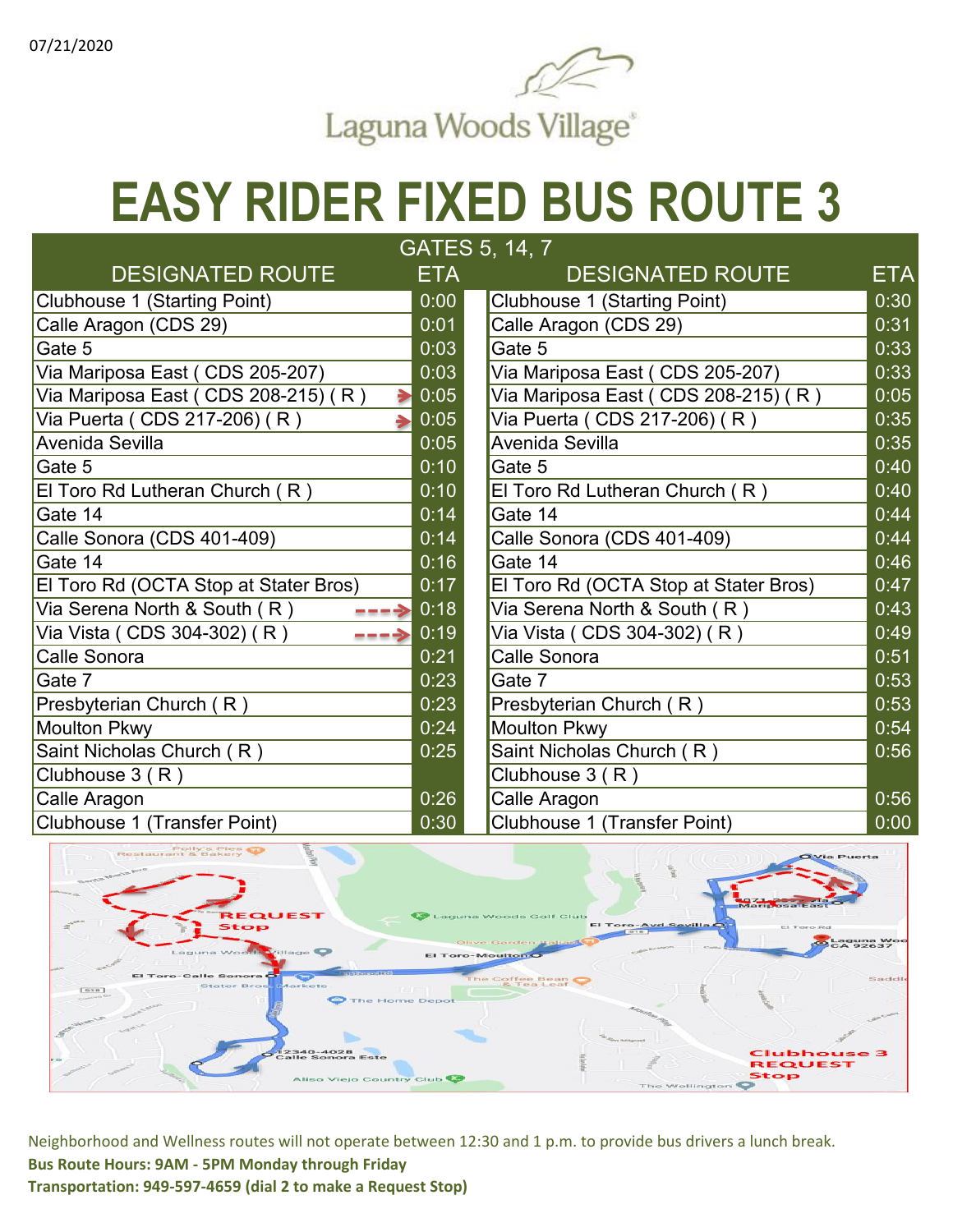

| GATE 5 / CLUBHOUSE 4                |      |                                     |                   |  |  |
|-------------------------------------|------|-------------------------------------|-------------------|--|--|
| <b>DESIGNATED ROUTE</b>             | ETA  | <b>DESIGNATED ROUTE</b>             | ETA               |  |  |
| Clubhouse 1 (Starting Point)        | 0:00 | Clubhouse 1 (Starting Point)        | 0:30              |  |  |
| Calle Aragon (CDS 29)               | 0:01 | Calle Aragon (CDS 29)               | 0:31              |  |  |
| Gate 5                              | 0:04 | Gate 5                              | 0:34              |  |  |
| Avenida Sevilla (CDS 201)           | 0:05 | Avenida Sevilla (CDS 201)           |                   |  |  |
| Via Puerta (CDS 216 2nd Level) (R)  | 0:06 | Via Puerta (CDS 216 2nd Level) (R)  | 0:36              |  |  |
| Via Puerta (CDS 217-206) (R)        | 0:08 | Via Puerta (CDS 217-206) (R)        | 0:38              |  |  |
| Via Puerta (CDS 212) $(R)$          | 0:10 | Via Puerta (CDS 212) (R)            | $\overline{0:}40$ |  |  |
| Via Puerta (CDS 213-209)            | 0:10 | Via Puerta (CDS 213)                | 9:48              |  |  |
| Ronda Granada (CDS 211) (R)         | 0:11 | Ronda Granada (CDS 211) (R)         | 0:41              |  |  |
| Via Mariposa East (CDS 208-215) (R) |      | Via Mariposa East (CDS 208-215) (R) |                   |  |  |
| Via Mariposa West (CDS 226-221)     | 0:12 | Via Mariposa West (CDS 226-221)     | 0:42              |  |  |
| Clubhouse 4                         | 0:14 | Clubhouse 4                         | 0:44              |  |  |
| Via Mariposa West (CDS 223/218) (R) |      | Via Mariposa West (CDS 223/218) (R) |                   |  |  |
| Via Mariposa West (CDS 220-219 (R)) | 0:17 | Via Mariposa West (CDS 220-219 (R)) | 0:47              |  |  |
| Via Mariposa West (CDS 202-204)     | 0:18 | Via Mariposa West (CDS 202-204)     | 0:48              |  |  |
| Via Mariposa West (CDS 203) (R)     |      | Via Mariposa West (CDS 203) (R)     |                   |  |  |
| Gate 5                              | 0:21 | Gate 5                              | 0:51              |  |  |
| Gate 1                              | 0:22 | Gate 1                              | 0:52              |  |  |
| Calle Aragon                        | 0:23 | Calle Aragon                        | 0:53              |  |  |
| Clubhouse 1 (Transfer Point)        | 0:25 | Clubhouse 1 (Transfer Point)        | 0:55              |  |  |

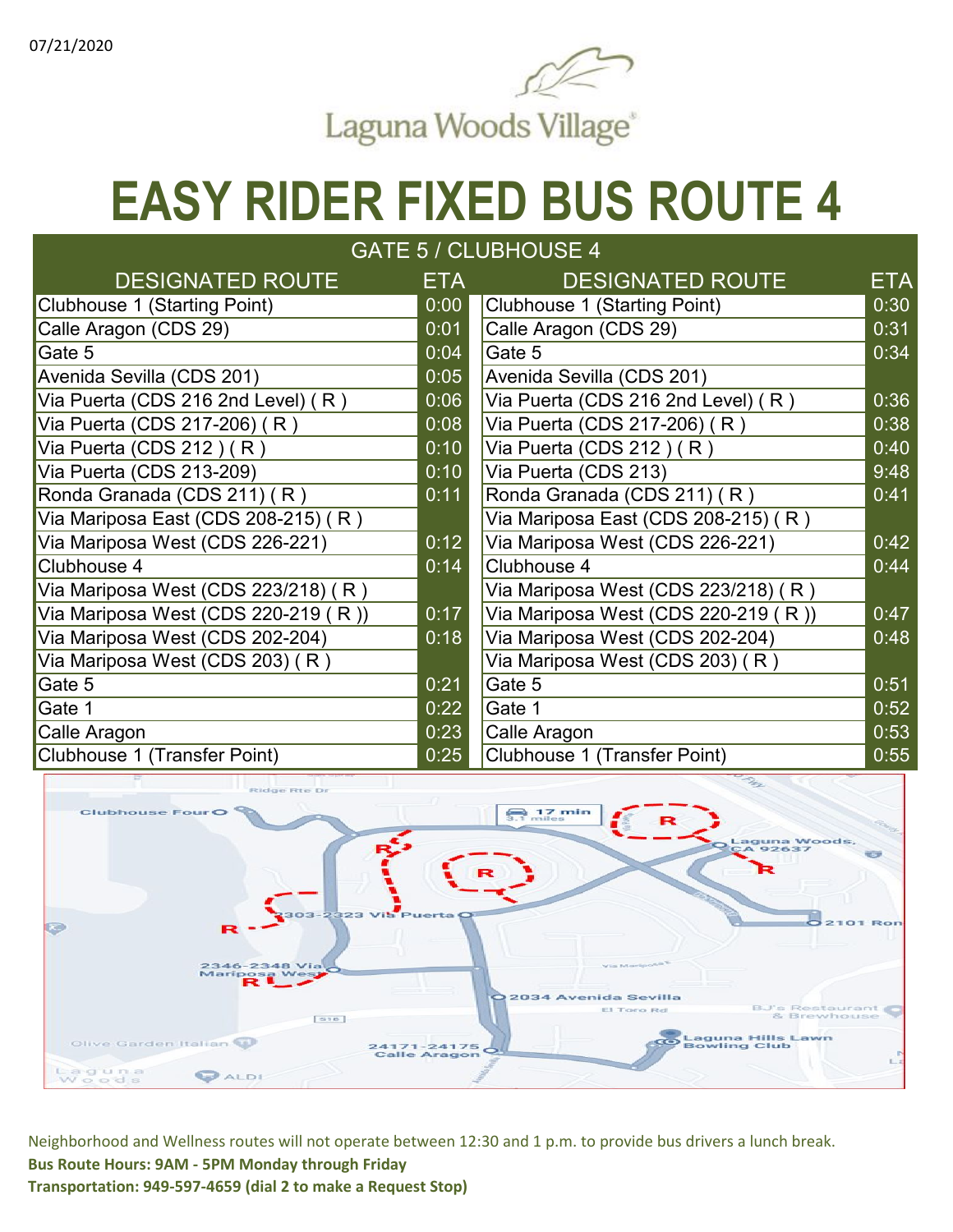

| <b>CLUBHOUSE 3</b>           |      |                              |            |  |  |  |
|------------------------------|------|------------------------------|------------|--|--|--|
| <b>DESIGNATED ROUTE</b>      | ETA  | <b>DESIGNATED ROUTE</b>      | <b>ETA</b> |  |  |  |
| Clubhouse 1 (Starting Point) | 0:00 | Clubhouse 1 (Starting Point) | 0:30       |  |  |  |
| Calle Aragon (CDS 29-17)     | 0:01 | Calle Aragon (CDS 29-17)     | 0:31       |  |  |  |
| CDS 26 (R)                   | 0:05 | CDS 26 (R)                   | 0:35       |  |  |  |
| Avenida Carmel (CDS 19-17)   | 0:07 | Avenida Carmel (CDS 19-17)   | 0:37       |  |  |  |
| Avenida Sevilla (CDS 2-1)    | 0:09 | Avenida Sevilla (CDS 2-1)    | 0:39       |  |  |  |
| Avenida Castilla (CDS 41-50) | 0:10 | Avenida Castilla (CDS 41-50) | 0:40       |  |  |  |
| Avenida Sevilla (CDS 5-1)    | 0:10 | Avenida Sevilla (CDS 5-1)    | 0:40       |  |  |  |
| Calle Aragon (CDS 29-35)     | 0:11 | Calle Aragon (CDS 29-35)     | 0:41       |  |  |  |
| Calle Cadiz (CDS 16-14)      | 0:11 | Calle Cadiz (CDS 16-14)      | 0:41       |  |  |  |
| Avenida Sevilla (CDS 6-8)    | 0:12 | Avenida Sevilla (CDS 6-8)    | 0:42       |  |  |  |
| Clubhouse 3                  | 0:13 | Clubhouse 3                  | 0:43       |  |  |  |
| Calle Aragon                 | 0:14 | Calle Aragon                 | 0:44       |  |  |  |
| Avenida Majoca (CDS 67-62)   | 0:15 | Avenida Majoca (CDS 67-62)   | 0:45       |  |  |  |
| Avenida Sevilla (CDS 9-10)   | 0:18 | Avenida Sevilla (CDS 9-10)   | 0:48       |  |  |  |
| Calle Aragon (CDS 40 - 30)   | 0:19 | Calle Aragon (CDS 40 - 30)   | 0:49       |  |  |  |
| Clubhouse 1 (Transfer Point) | 0:20 | Clubhouse 1 (Transfer Point) | 0:50       |  |  |  |

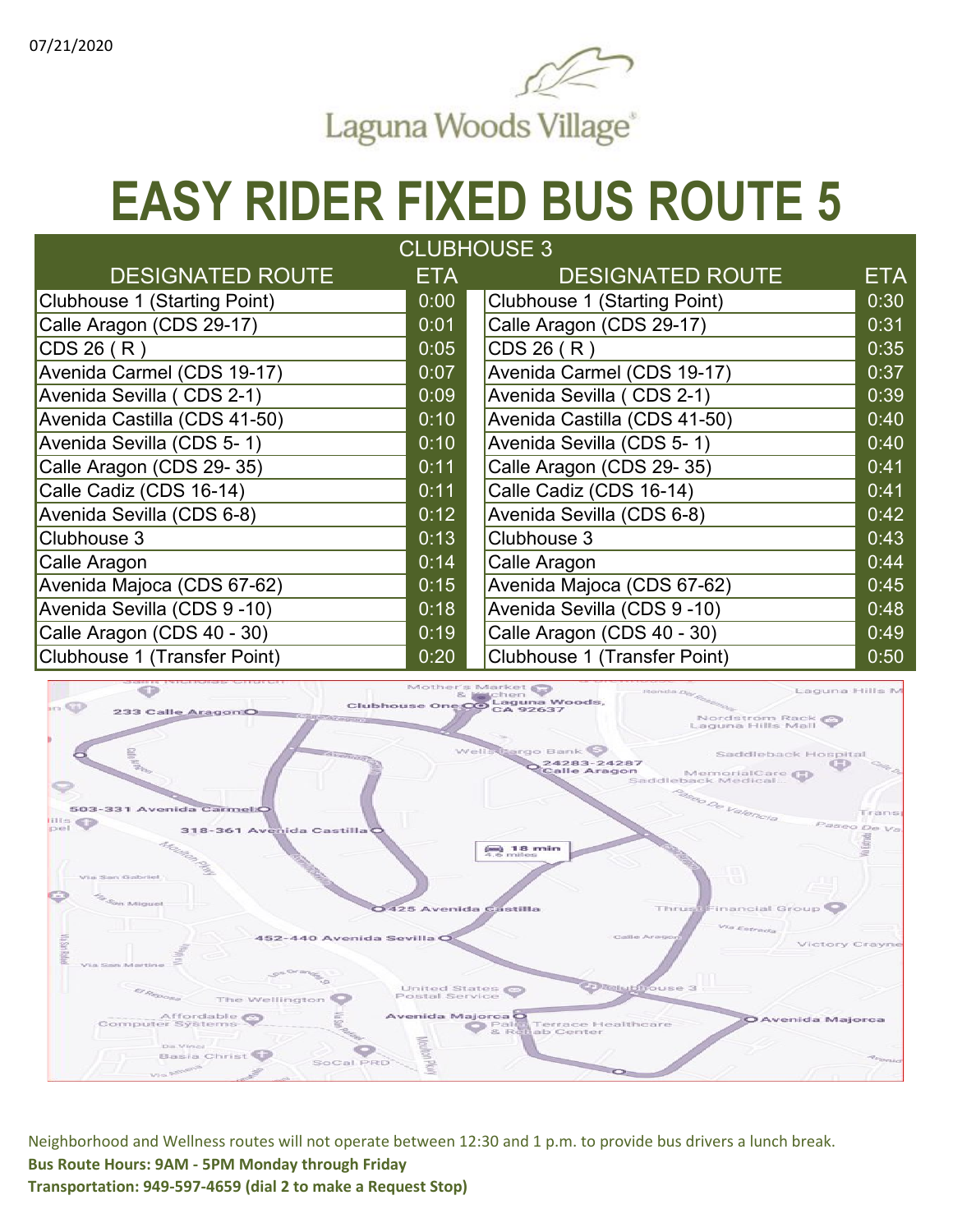

| GATES 1, 2, 3, 4             |            |                              |            |  |  |
|------------------------------|------------|------------------------------|------------|--|--|
| <b>DESIGNATED ROUTE</b>      | <b>ETA</b> | <b>DESIGNATED ROUTE</b>      | <b>ETA</b> |  |  |
| Clubhouse 1 (Starting Point) | 0:00       | Clubhouse 1 (Starting Point) | 0:30       |  |  |
| Calle Aragon (CDS 30 - 39)   | 0:01       | Calle Aragon (CDS 30 - 39)   | 0:31       |  |  |
| Via Estrada (CDS 24 - 21)    | 0:03       | Via Estrada (CDS 24 - 21)    | 0:33       |  |  |
| Avenida Majorca (CDS 52-61)  | 0:05       | Avenida Majorca (CDS 52-61)  | 0:35       |  |  |
| Avenida Sevilla              | 0:06       | Avenida Sevilla              | 0:36       |  |  |
| Ronda Sevilla                | 0:06       | Ronda Sevilla                | 0:36       |  |  |
| CDS70(R)                     | 0:06       | CDS70(R)                     | 0:36       |  |  |
| $COS$ 73                     | 0:07       | <b>CDS73</b>                 | 0:37       |  |  |
| $COS$ 83                     | 0:07       | <b>CDS 83</b>                | 0:37       |  |  |
| $CDS 85-84 (R)$              | 0:08       | CDS 85-84 (R)                | 0:38       |  |  |
| Ronda Mendoza                | 0:08       | Ronda Mendoza                | 0:38       |  |  |
| CDS 82 (R)                   | 0:09       | CDS 82 (R)                   | 0:39       |  |  |
| Via Los Altos (CDS 93-91)    | 0:09       | Via Los Altos (CDS 93-91)    | 0:39       |  |  |
| CDS 13 (R)                   | 0:10       | CDS 13 (R)                   | 0:40       |  |  |
| Via Alhambra (CDS 94-95)     | 0:10       | Via Alhambra (CDS 94-95)     | 0:40       |  |  |
| Via Mendoza (CDS 81)         | 0:14       | Via Mendoza (CDS 81)         | 0:44       |  |  |
| Avenida Sevilla (CDS 12-11)  | 0:15       | Avenida Sevilla (CDS 12-11)  | 0:45       |  |  |
| Avenida Majorca (CDS 61-52)  | 0:16       | Avenida Majorca (CDS 61-52)  | 0:46       |  |  |
| Via Estrada (CDS 21 - 24)    | 0:19       | Via Estrada (CDS 21 - 24)    | 0:49       |  |  |
| Calle Aragon (CDS 39 - 30)   | 0:20       | Calle Aragon (CDS 39 - 30)   | 0:50       |  |  |
| Clubhouse 1 (Transfer Point) | 0:22       | Clubhouse 1 (Transfer Point) | 0:52       |  |  |

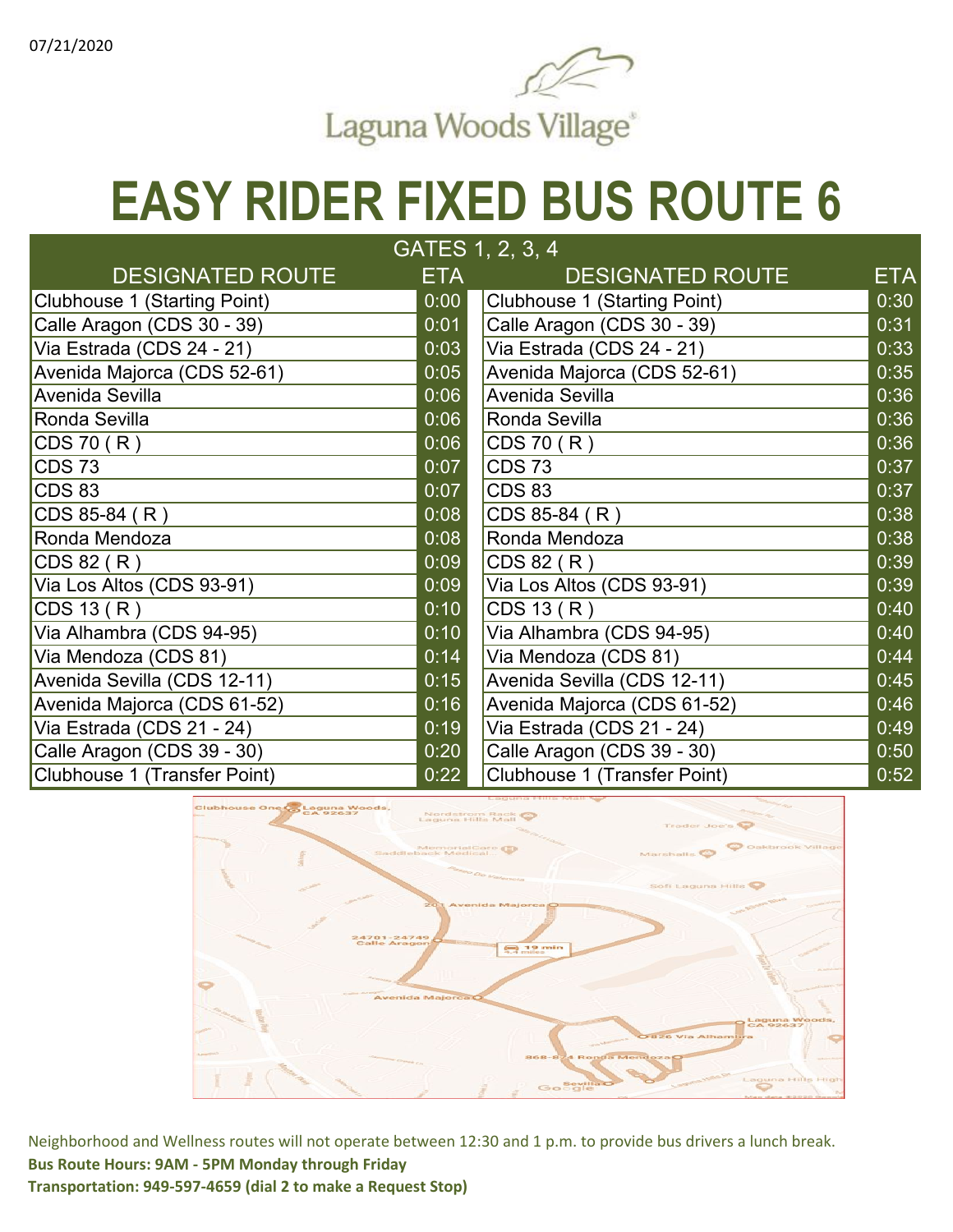

## **EASY RIDER WELLNESS ROUTE**

#### DESIGNATED ROUTE ETA DESIGNATED ROUTE ETA Clubhouse 1 (Starting Point) 0:00 Clubhouse 1 (Starting Point)<br>Calle Aragon (CDS 29) 0:01 Calle Aragon (CDS 29) 0:01 Calle Aragon (CDS 29) 0:31 CVS/Mothers Restaurant 0:05 CVS/Mothers Restaurant 0:35 Hospital (Rear Loop) ( R ) 0:09 Hospital (Rear Loop) ( R ) 0:39 Post Office ( R ) Post Office ( R ) Farmers and Merchant Bank (R) Farmers and Merchant Bank (R) California Bank & Trust (R ) California Bank & Trust (R ) California Bank & Trust (R )<br>Laguna Building (R ) Laguna Building (R ) Laguna Building ( R ) Laguna Building ( R ) Taj Mahal ( R ) Taj Mahal ( R ) Fish House Restaurant / In - Out  $(R)$  Fish House Restaurant / In - Out (R) Glass Building / Harvard Eye Center **0:12** Glass Building / Harvard Eye Center 0:42 Memorial Care Center  $(R)$  ( R ) Memorial Care Center ( R ) OCTA Transportation Center **1988** October 10:15 OCTA Transportation Center **0:45** Rehab Center ( R ) Rehab Center ( R ) Oakbrook Village / Marshalls 0:20 Oakbrook Village / Marshalls 0:50 Trader Joes 0:22 Trader Joes 0:52 Complete Balance ( R ) Complete Balance ( R ) Complete Balance ( R ) Medical Arts  $({\sf R}\,)$  Medical Arts  $({\sf R}\,)$  Medical Arts  $({\sf R}\,)$ Dental Plaza ( R ) Dental Plaza ( R ) Villa Valencia ( R ) Villa Valencia ( R ) L.H.City Hall / Medical Building ( R ) L.H.City Hall / Medical Building ( R ) Walgreens (R ) Walgreens (R ) (R ) (R ) (R ) St George's Episcopal Church ( R ) St George's Episcopal Church ( R ) St George's Episcopal Church ( R ) ( R )<br>Clubhouse 1 (Transfer Point) 30 Clubhouse 1 (Transfer Point) Clubhouse 1 (Transfer Point) :30 Clubhouse 1 (Transfer Point) 0:00 COMMERCIAL EAST AND WELLNESS

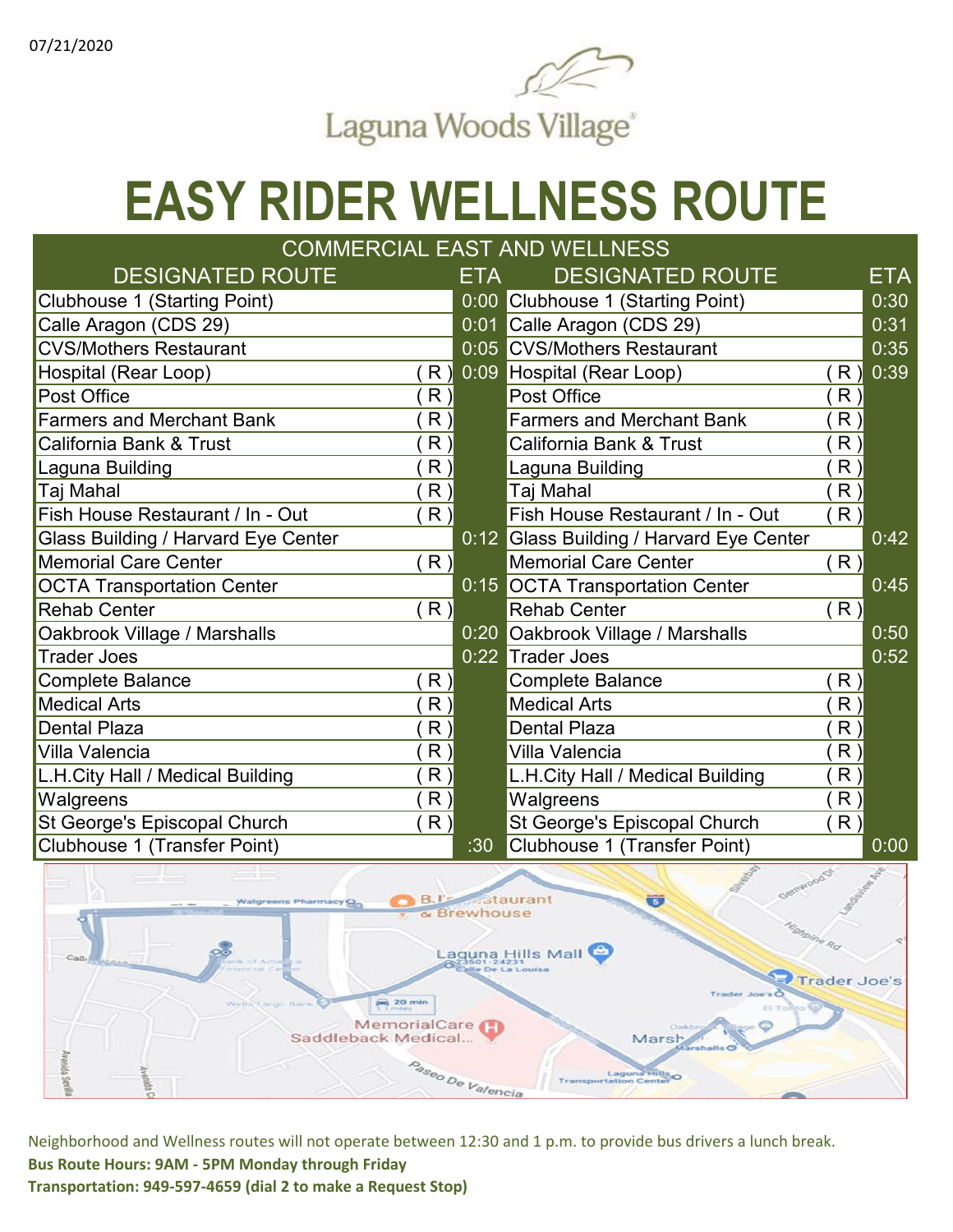

## **EASY RIDER COMMERCIAL ROUTE 1**

| ALDI / BRAILLE INSTITUTE / MOULTON PLAZA |    |             |                                         |                |                  |  |
|------------------------------------------|----|-------------|-----------------------------------------|----------------|------------------|--|
| <b>DESIGNATED ROUTE</b>                  |    | ETA         | <b>DESIGNATED ROUTE</b>                 |                | ETA              |  |
| CH 1 (STARTING POINT)                    |    | 0:00        | CH 1 (STARTING POINT)                   |                | 0:30             |  |
| Aragon (CDS 29)                          |    | 0:01        | Aragon (CDS 29)                         |                | 0:31             |  |
| GATE 1                                   |    | 0:02        | <b>GATE 1</b>                           |                | 0:32             |  |
| El Toro Rd Lutheran / OCTA Bench         | R) |             | El Toro Rd Lutheran / OCTA Bench        | R)             |                  |  |
| Garden Center 1                          | R) |             | Garden Center 1                         | R)             |                  |  |
| Aldi                                     |    | 0:05        | Aldi                                    |                | 0:35             |  |
| <b>Memorial Care Clinic</b>              | R) |             | <b>Memorial Care Clinic</b>             | R)             |                  |  |
| Laguna Woods City Hall                   | R) |             | Laguna Woods City Hall                  | R              |                  |  |
| Clubhouse 2/7                            | R) |             | Clubhouse 2 / 7                         | R              |                  |  |
| <b>Braille Institute</b>                 | R) |             | <b>Braille Institute</b>                | R              |                  |  |
| Nifty After Fifty                        | R) |             | Nifty After Fifty                       | R)             |                  |  |
| <b>Big Lots</b>                          |    | $0:10^{-7}$ | <b>Big Lots</b>                         |                | 0:40             |  |
| <b>Florence Silverter Senior Center</b>  | R) |             | <b>Florence Silverter Senior Center</b> | R)             |                  |  |
| Clubhouse 7/2                            | R) |             | Clubhouse 7 / 2                         | R              |                  |  |
| Garden Center 2                          | R) |             | <b>Garden Center 2</b>                  | R              |                  |  |
| Pacific Hills / Grace Hills Church       | R) |             | Pacific Hills / Grace Hills Church      | R <sub>1</sub> |                  |  |
| Temple Judea / Methodist Church          | R) |             | Temple Judea / Methodist Church         | R <sub>1</sub> |                  |  |
| Aldi                                     |    | 0:20        | Aldi                                    |                | 0:50             |  |
| Laguna Woods City                        | R) |             | Laguna Woods City                       | R)             |                  |  |
| <b>Saint Nicholas Church</b>             | R) |             | Saint Nicholas Church                   | R)             |                  |  |
| GATE 1                                   |    | 0:28        | <b>GATE 1</b>                           |                | 0:58             |  |
| Clubhouse 1 (Transfer Point)             |    | 0:30        | Clubhouse 1 (Transfer Point)            |                | 0:00             |  |
|                                          |    |             |                                         |                | <b>Orthology</b> |  |